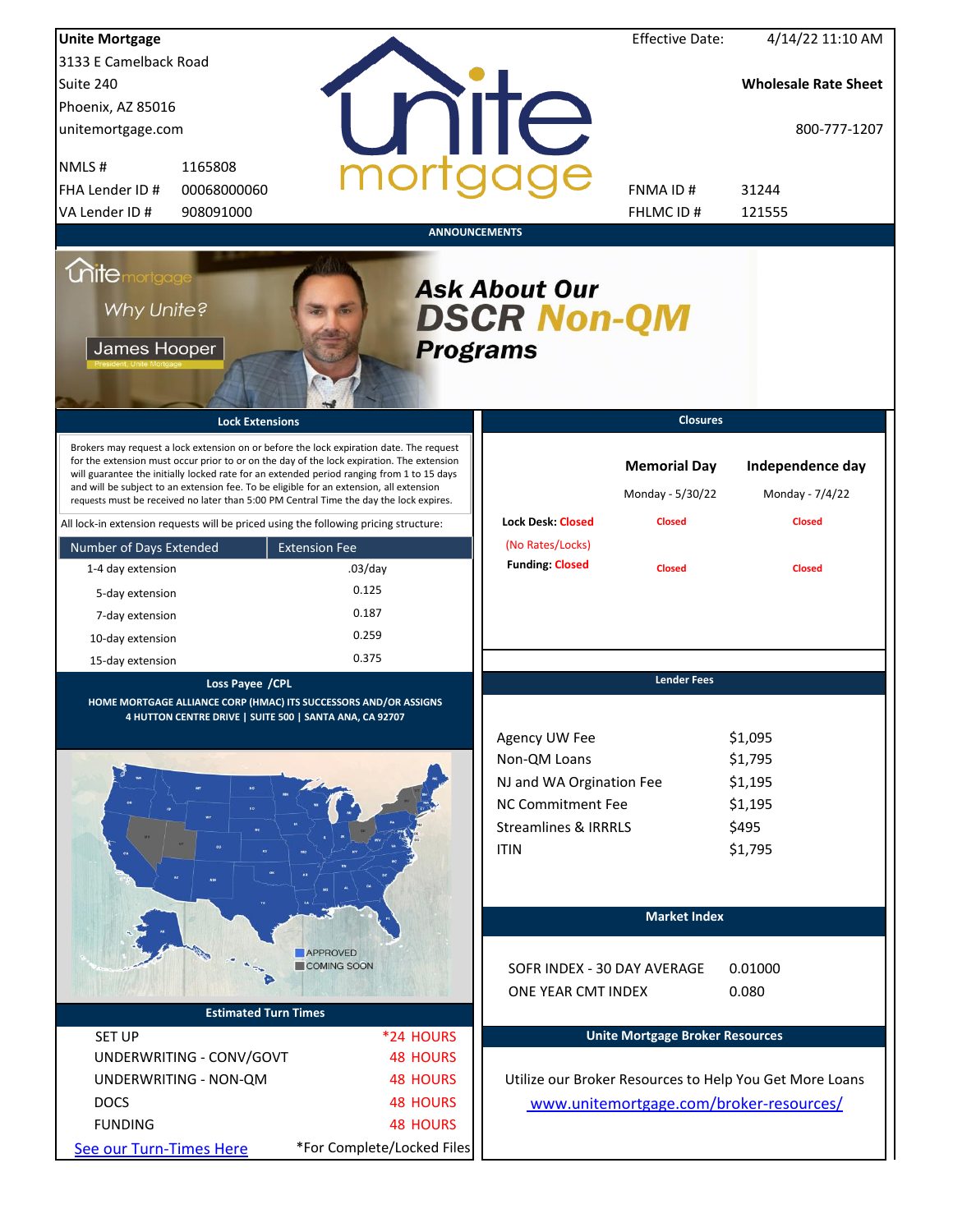

#### **Rates are subject to change without prior notice Not for Public View • For Professional Use Only**

**PRICING ADJUSTMENT** 

**Documentation Credit Score**

**Lock Desk** [locks@unitemtg](mailto:locks@unitemtg.com).com File Update: 14-Apr-2022 6:38 AM

Rate 5/1 ARM 30yr Fix **00.01-50 50.01-55 55.01-60 60.01-65 65.01-70 70.01-75 75.01-80**

**LTV**

#### Effective Date: 14-Apr-2022 Lock Hours: 9:00 A.M. - 3:00 P.M. PST **INVESTOR PRIME** Price Change Effective: 9:00 AM PST

| <b>30 DAY PRICING</b> |                 |          |  |  |  |  |  |
|-----------------------|-----------------|----------|--|--|--|--|--|
| <b>RATE</b>           | <b>30YR FIX</b> |          |  |  |  |  |  |
| Rate                  | 5/1 ARM         | 30yr Fix |  |  |  |  |  |
| 8.375                 | 103.0000        | 102.7500 |  |  |  |  |  |
| 8.250                 | 102.8750        | 102.6250 |  |  |  |  |  |
| 8.125                 | 102.7500        | 102.5000 |  |  |  |  |  |
| 8,000                 | 102.6250        | 102.3750 |  |  |  |  |  |
| 7.875                 | 102.5000        | 102.2500 |  |  |  |  |  |
| 7.750                 | 102.3750        | 102.1250 |  |  |  |  |  |
| 7.625                 | 102.2500        | 102.0000 |  |  |  |  |  |
| 7.500                 | 102.1250        | 101.8750 |  |  |  |  |  |
| 7.375                 | 102.0000        | 101.7500 |  |  |  |  |  |
| 7.250                 | 101.8750        | 101.6250 |  |  |  |  |  |
| 7.125                 | 101.7500        | 101.5000 |  |  |  |  |  |
| 7.000                 | 101.6250        | 101.3750 |  |  |  |  |  |
| 6.875                 | 101.5000        | 101.2500 |  |  |  |  |  |
| 6.750                 | 101.3750        | 101.1250 |  |  |  |  |  |
| 6.625                 | 101.1250        | 100.8750 |  |  |  |  |  |
| 6.500                 | 100.8750        | 100.6250 |  |  |  |  |  |
| 6.375                 | 100.6250        | 100.3750 |  |  |  |  |  |
| 6.250                 | 100.3750        | 100.1250 |  |  |  |  |  |
| 6.125                 | 100.0000        | 99.7500  |  |  |  |  |  |
| 6.000                 | 99.6250         | 99.3750  |  |  |  |  |  |
| 5.875                 | 99.1250         | 98.8750  |  |  |  |  |  |
| 5.750                 | 98.6250         | 98.3750  |  |  |  |  |  |

| <b>MAX PRICING (Lower of Price or Premium)</b> |          |
|------------------------------------------------|----------|
| No Prepay - Hard                               | 99.0000  |
| 1yr Prepay - Hard                              | 99 8750  |
| 2yr Prepay - Hard                              | 100 1250 |
| 3yr Prepay - Hard                              | 100 3750 |
| 4yr Prepay - Hard                              | 100 6250 |
| 5yr Prepay - Hard                              | 100.8750 |
|                                                |          |
| <b>ARM MARGIN</b>                              |          |
| 5.000                                          | SOFR     |
|                                                |          |
| <b>LOCK FEES</b>                               |          |
| Relock Fee:                                    | 250      |

| 8.250                         |                                         | 102.7500 |                                 | $\geq 780$                | (0.250)        | (0.375)        | (0.500)        | (0.625)        | (0.875)        | (1.125)        | (1.750)        |
|-------------------------------|-----------------------------------------|----------|---------------------------------|---------------------------|----------------|----------------|----------------|----------------|----------------|----------------|----------------|
|                               | 102.8750                                | 102.6250 |                                 | 760 - 779                 | (0.375)        | (0.375)        | (0.625)        | (0.875)        | (1.000)        | (1.375)        | (2.000)        |
| 8.125                         | 102.7500                                | 102.5000 |                                 | 740 - 759                 | (0.375)        | (0.500)        | (0.750)        | (1.000)        | (1.250)        | (1.625)        | (2.250)        |
| 8,000                         |                                         |          |                                 | 720 - 739                 |                |                |                |                |                |                |                |
|                               | 102.6250                                | 102.3750 |                                 |                           | (0.500)        | (0.625)        | (0.875)        | (1.125)        | (1.500)        | (2.000)        | (2.750)        |
| 7.875                         | 102.5000                                | 102.2500 | <b>DSCR</b>                     | 700 - 719                 | (0.625)        | (0.750)        | (1.000)        | (1.375)        | (1.875)        | (2.500)        | (3.500)        |
| 7.750                         | 102.3750                                | 102.1250 |                                 | 680 - 699                 | (0.875)        | (1.000)        | (1.250)        | (1.750)        | (2.250)        | (3.000)        | (3.875)        |
| 7.625                         | 102.2500                                | 102.0000 |                                 | 660 - 679                 | (1.375)        | (1.500)        | (1.625)        | (2.250)        | (3.125)        | (3.750)        | (4.500)        |
| 7.500                         | 102.1250                                | 101.8750 |                                 | 640 - 659                 | (1.875)        | (2.000)        | (2.125)        | (2.750)        | (3.625)        | (4.750)        | $\#N/A$        |
| 7.375                         | 102.0000                                | 101.7500 |                                 | $620 - 639$               | (2.375)        | (2.500)        | (2.625)        | (3.250)        | (4.125)        | #N/A           | #N/A           |
|                               |                                         |          |                                 |                           |                |                |                |                |                |                |                |
| 7.250                         | 101.8750                                | 101.6250 |                                 | $\geq 780$                | (0.125)        | (0.250)        | (0.250)        | (0.375)        | (0.500)        | (0.625)        | (0.875)        |
| 7.125                         | 101.7500                                | 101.5000 |                                 | 760 - 779                 | (0.250)        | (0.250)        | (0.250)        | (0.500)        | (0.625)        | (0.750)        | (1.125)        |
| 7,000                         | 101.6250                                | 101.3750 |                                 | 740 - 759                 | (0.250)        | (0.250)        | (0.250)        | (0.625)        | (0.750)        | (1.000)        | (1.375)        |
| 6.875                         | 101.5000                                | 101.2500 |                                 | 720 - 739                 | (0.250)        | (0.375)        | (0.375)        | (0.750)        | (0.875)        | (1.125)        | (1.625)        |
| 6.750                         | 101.3750                                | 101.1250 | Bank Statements (12 & 24)       | 700 - 719                 | (0.375)        | (0.375)        | (0.625)        | (0.875)        | (1.125)        | (1.500)        | (2.000)        |
| 6.625                         |                                         |          |                                 | 680 - 699                 |                | (0.500)        | (0.750)        | (1.000)        | (1.375)        | (1.750)        | (2.500)        |
|                               | 101.1250                                | 100.8750 |                                 |                           | (0.375)        |                |                |                |                |                |                |
| 6.500                         | 100.8750                                | 100.6250 |                                 | 660 - 679                 | (0.500)        | (0.750)        | (1.000)        | (1.500)        | (2.250)        | (2.750)        | (3.500)        |
| 6.375                         | 100.6250                                | 100.3750 |                                 | 640 - 659                 | (0.750)        | (1.000)        | (1.250)        | (1.750)        | (2.500)        | (3.125)        | $\#N/A$        |
| 6.250                         | 100.3750                                | 100.1250 |                                 | 620 - 639                 | (1.250)        | (1.500)        | (1.750)        | (2.250)        | (3.000)        | #N/A           | #N/A           |
| 6.125                         | 100.0000                                | 99.7500  |                                 | 2780                      | (0.125)        | (0.250)        | (0.250)        | (0.625)        | (0.875)        | (1.125)        | #N/A           |
| 6.000                         | 99.6250                                 | 99.3750  |                                 | 760 - 779                 | (0.125)        | (0.250)        | (0.375)        | (0.750)        | (1.000)        | (1.375)        | $\#N/A$        |
| 5.875                         | 99.1250                                 | 98.8750  |                                 | 740 - 759                 | (0.250)        | (0.250)        | (0.500)        | (0.875)        | (1.125)        | (1.625)        | $\#N/A$        |
| 5.750                         | 98.6250                                 | 98.3750  |                                 | 720 - 739                 | (0.375)        | (0.500)        | (0.625)        | (1.000)        | (1.500)        | (2.000)        | $\#N/A$        |
|                               |                                         |          | <b>Asset Depletion</b>          | $700 - 719$               |                |                |                |                |                |                |                |
|                               |                                         |          |                                 |                           | (0.500)        | (0.625)        | (1.000)        | (1.375)        | (1.875)        | (2.500)        | #N/A           |
|                               |                                         |          |                                 | 680 - 699                 | (0.625)        | (0.750)        | (1.250)        | (1.750)        | (2.250)        | (3.000)        | $\#N/A$        |
|                               |                                         |          |                                 | 660 - 679                 | (0.750)        | (1.000)        | (1.500)        | (2.250)        | (3.125)        | #N/A           | #N/A           |
|                               |                                         |          |                                 | 640 - 659                 | (1.250)        | (1.500)        | (2.000)        | (2.750)        | (3.625)        | #N/A           | #N/A           |
|                               |                                         |          |                                 | 620 - 639                 | (1.750)        | (2.000)        | (2.500)        | (3.250)        | $\#N/A$        | #N/A           | #N/A           |
|                               | MAX PRICING (Lower of Price or Premium) |          |                                 | > 780                     | (0.625)        | (0.750)        | (0.750)        | (1.125)        | (1.375)        | (1.625)        | $\#N/A$        |
| No Prepay - Hard              |                                         | 99.0000  |                                 | 760 - 779                 | (0.625)        | (0.750)        | (0.875)        | (1.250)        | (1.500)        | (1.875)        | #N/A           |
| 1yr Prepay - Hard             |                                         | 99.8750  |                                 | 740 - 759                 | (0.750)        | (0.750)        | (1.000)        | (1.375)        | (1.625)        | (2.125)        | $\#N/A$        |
|                               |                                         |          |                                 | 720 - 739                 |                |                |                |                |                | (2.500)        | #N/A           |
| 2yr Prepay - Hard             |                                         | 100.1250 |                                 |                           | (0.875)        | (1.000)        | (1.125)        | (1.500)        | (2.000)        |                |                |
| 3yr Prepay - Hard             |                                         | 100.3750 | P&L                             | 700 - 719                 | (1.000)        | (1.125)        | (1.500)        | (1.875)        | (2.375)        | (3.000)        | #N/A           |
| 4yr Prepay - Hard             |                                         | 100.6250 |                                 | 680 - 699                 | (1.125)        | (1.250)        | (1.750)        | (2.250)        | (2.750)        | (3.500)        | $\#N/A$        |
| 5yr Prepay - Hard             |                                         | 100.8750 |                                 | $660 - 679$               | (1.250)        | (1.500)        | (2.000)        | (2.750)        | (3.625)        | #N/A           | $\#N/A$        |
|                               |                                         |          |                                 | 640 - 659                 | (1.750)        | (2.000)        | (2.500)        | (3.250)        | (4.125)        | #N/A           | #N/A           |
|                               | <b>ARM MARGIN</b>                       |          |                                 | $620 - 639$               | (2.250)        | (2.500)        | (3.000)        | (3.750)        | #N/A           | #N/A           | #N/A           |
| 5.000                         |                                         | SOFR     |                                 | $\geq 780$                | 0.000          | 0.000          | 0.000          | (0.250)        | (0.375)        | (0.375)        | (0.500)        |
|                               |                                         |          |                                 | 760 - 779                 | 0.000          | 0.000          | 0.000          | (0.250)        | (0.375)        | (0.500)        | (0.625)        |
|                               |                                         |          |                                 |                           |                |                |                |                |                |                |                |
|                               | <b>LOCK FEES</b>                        |          |                                 | 740 - 759                 | 0.000          | 0.000          | 0.000          | (0.250)        | (0.375)        | (0.625)        | (0.750)        |
| Relock Fee:                   |                                         | .250     |                                 | 720 - 739                 | (0.125)        | (0.125)        | (0.125)        | (0.250)        | (0.500)        | (0.750)        | (1.000)        |
| <b>Extension Fee Per Diem</b> |                                         | .030     | <b>Full Doc</b>                 | 700 - 719                 | (0.250)        | (0.250)        | (0.375)        | (0.500)        | (0.625)        | (0.875)        | (1.250)        |
| <b>Extension Max:</b>         |                                         | 15 Days  |                                 | 680 - 699                 | (0.250)        | (0.250)        | (0.500)        | (0.625)        | (0.750)        | (1.000)        | (1.375)        |
|                               |                                         |          |                                 | 660 - 679                 | (0.250)        | (0.375)        | (0.500)        | (1.000)        | (1.375)        | (1.625)        | (2.000)        |
|                               |                                         |          |                                 | 640 - 659                 | (0.375)        | (0.375)        | (0.500)        | (1.250)        | (1.500)        | (1.750)        | #N/A           |
|                               |                                         |          |                                 | $620 - 639$               | (0.500)        | (0.500)        | (0.500)        | (1.500)        | (1.750)        | (2.000)        | #N/A           |
|                               |                                         |          |                                 | 5/6 30yr ARM SOFR         | 0.000          |                |                |                |                |                |                |
|                               |                                         |          |                                 |                           |                |                |                |                |                |                |                |
|                               |                                         |          |                                 |                           |                | 0.000          | 0.000          | 0.000          | 0.000          | 0.000          | 0.000          |
|                               |                                         |          |                                 | 7/6 30yr ARM SOFR         | (0.250)        | (0.250)        | (0.250)        | (0.250)        | (0.250)        | (0.250)        | (0.250)        |
|                               |                                         |          | Product                         | 5/6 40yr ARM SOFR         | (0.250)        | (0.250)        | (0.250)        | (0.250)        | (0.250)        | (0.250)        | (0.250)        |
|                               |                                         |          |                                 | 7/6 40yr ARM SOFR         | (0.500)        | (0.500)        | (0.500)        | (0.500)        | (0.500)        | (0.500)        | (0.500)        |
|                               |                                         |          |                                 | 40yr Fixed                | (0.250)        | (0.250)        | (0.250)        | (0.250)        | (0.250)        | (0.250)        | (0.250)        |
|                               |                                         |          |                                 | Interest-Only             | (0.250)        | (0.250)        | (0.375)        | (0.500)        | (0.625)        | (0.750)        | (1.000)        |
|                               |                                         |          |                                 | 150,000-200k              | (0.500)        | (0.500)        | (0.500)        | (0.500)        | (0.500)        | (0.750)        | (0.750)        |
|                               |                                         |          |                                 | 200,001-300k              | 0.000          | 0.000          | 0.000          | 0.000          | (0.250)        | (0.250)        | (0.500)        |
|                               |                                         |          |                                 | 300,001-1.0m              | 0.000          | 0.000          | 0.000          | 0.000          | 0.000          | 0.000          | 0.000          |
|                               |                                         |          |                                 | 1,000,001-1.5m            | (0.250)        | (0.250)        | (0.250)        | (0.250)        | (0.250)        | (0.250)        | (0.500)        |
|                               |                                         |          | <b>Loan Amount</b>              | 1,500,001-2.0m            | (0.500)        | (0.500)        | (0.500)        | (0.500)        | (0.500)        | (0.500)        | #N/A           |
|                               |                                         |          |                                 | 2,000,001-2.5m            | (0.750)        | (0.750)        | (0.750)        | (0.750)        | (0.750)        | (0.750)        | #N/A           |
|                               |                                         |          |                                 | 2,500,001-3.0m            | (0.750)        | (0.750)        | (0.750)        | (0.750)        | (0.750)        | (0.750)        | #N/A           |
|                               |                                         |          |                                 | 3,000,001-3.5m            | N/A            | N/A            | N/A            | N/A            | N/A            | #N/A           | $\#N/A$        |
|                               |                                         |          |                                 | 3,500,001-4.0m            | N/A            | N/A            | N/A            | N/A            | N/A            | #N/A           | #N/A           |
|                               |                                         |          |                                 | $DSCR \geq 1.5$           | 0.250          | 0.250          | 0.250          | 0.250          | 0.250          | 0.250          | 0.250          |
|                               |                                         |          |                                 | DSCR 1.25-1.49            | 0.250          | 0.250          | 0.250          | 0.250          | 0.250          | 0.250          | 0.250          |
|                               |                                         |          | <b>DSCR</b>                     | DSCR 1.10-1.24            | 0.000          | 0.000          | 0.000          | 0.000          | 0.000          | 0.000          | 0.000          |
|                               |                                         |          |                                 | DSCR 1.00-1.09            | (0.250)        | (0.250)        | (0.375)        | (0.375)        | (0.500)        | (0.500)        | (0.750)        |
|                               |                                         |          |                                 | DSCR 0.75-0.99            | (1.500)        | (1.500)        | (1.625)        | (1.625)        | (1.750)        | (1.750)        | #N//           |
|                               |                                         |          | DTI                             | 43.01-50                  | 0.000          | 0.000          | 0.000          | 0.000          | (0.125)        | (0.125)        | (0.125)        |
|                               |                                         |          |                                 | 50.01-55                  | 0.000          | 0.000          | 0.000          | 0.000          | (0.375)        | (0.375)        | $\#N/$         |
|                               |                                         |          | <b>Bank Statements</b>          | 12mo Bank Stmt            | (0.125)        | (0.125)        | (0.125)        | (0.250)        | (0.375)        | (0.375)        | (0.375)        |
|                               |                                         |          | Purpose                         | Cash-Out                  | (0.250)        | (0.375)        | (0.375)        | (0.375)        | (0.500)        | (0.750)        | #N/A           |
|                               |                                         |          |                                 | Condo-Warrantable         | (0.250)        | (0.250)        | (0.250)        | (0.250)        | (0.500)        | (0.500)        | (0.500)        |
|                               |                                         |          |                                 | Condo-NonWarrantable      | (0.500)        | (0.500)        | (0.500)        | (0.500)        | (0.750)        | $\#N/\beta$    | #N/A           |
|                               |                                         |          | <b>Property Type</b>            | 2-Unit                    | (0.250)        | (0.250)        | (0.250)        | (0.250)        | (0.500)        | (0.500)        | (0.500)        |
|                               |                                         |          |                                 | 3-Unit                    | (0.250)        | (0.250)        | (0.250)        | (0.250)        | (0.500)        | (0.500)        | (0.500)        |
|                               |                                         |          |                                 | l-Unit<br>Modular         | (0.250)        | (0.250)        | (0.250)        | (0.250)        | (0.500)        | (0.500)        | (0.500)        |
|                               |                                         |          | Citizenship                     | Foreign Nat'l (DSCR Only) | (1.000)        | (1.000)<br>N/A | (1.000)        | (1.000)<br>N/A | (1.000)        | (1.000)<br>N/A | (1.000)<br>N/A |
|                               |                                         |          |                                 | 1x30x12                   | N/A<br>(0.750) | (0.750)        | N/A<br>(0.750) | (0.750)        | N/A<br>(0.750) | (0.750)        | (0.750)        |
|                               |                                         |          |                                 | Multiple30x12             | (2.250)        | (2.250)        | (2.250)        | (2.250)        | (2.250)        | (2.250)        | $\#N/A$        |
|                               |                                         |          |                                 | FC/SS/DIL/BK7 36-47mo     | (1.000)        | (1.000)        | (1.000)        | (1.000)        | (1.000)        | (1.000)        | (1.000)        |
|                               |                                         |          | <b>Credit / Housing History</b> | FC/SS/DIL/BK7 24-35mo     | (1.750)        | (1.750)        | (1.750)        | (1.750)        | (1.750)        | (1.750)        | #N/A           |
|                               |                                         |          |                                 | BK7 12-23mo               | (2.500)        | (2.500)        | (2.500)        | (2.500)        | (2.500)        | (2.500)        | #N/A           |
|                               |                                         |          |                                 | BK13 DC                   | (1.000)        | (1.000)        | (1.000)        | (1.000)        | (1.000)        | (1.000)        | (1.000)        |
|                               |                                         |          |                                 | ACH                       | 0.125          | 0.125          | 0.125          | 0.125          | 0.125          | 0.125          | 0.125          |
|                               |                                         |          | <b>Other Miscellaneous</b>      | No Escrows                | (0.150)        | (0.150)        | (0.150)        | (0.150)        | (0.150)        | (0.150)        | (0.150)        |
|                               |                                         |          |                                 | No Prepay                 | (1.500)        | (1.500)        | (1.500)        | (1.500)        | (1.500)        | (1.500)        | (1.500)        |
|                               |                                         |          |                                 | lyr Prepay                | (1.000)        | (1.000)        | (1.000)        | (1.000)        | (1.000)        | (1.000)        | (1.000)        |
|                               |                                         |          | <b>Prepay Penalty</b>           | lyr Prepay                | (0.500)        | (0.500)        | (0.500)        | (0.500)        | (0.500)        | (0.500)        | (0.500)        |
|                               |                                         |          |                                 | lyr Prepay                | 0.000          | 0.000          | 0.000          | 0.000          | 0.000          | 0.000          | 0.000          |
|                               |                                         |          |                                 | 4yr Prepay                | 0.375          | 0.375          | 0.375          | 0.375          | 0.375          | 0.375          | 0.375          |
|                               |                                         |          |                                 | yr Prepay                 | 0.750          | 0.750          | 0.750          | 0.750          | 0.750          | 0.750          | 0.750          |
|                               |                                         |          | <b>Lock Term</b>                | 40 Day                    | (0.150)        | (0.150)        | (0.150)        | (0.150)        | (0.150)        | (0.150)        | (0.150)        |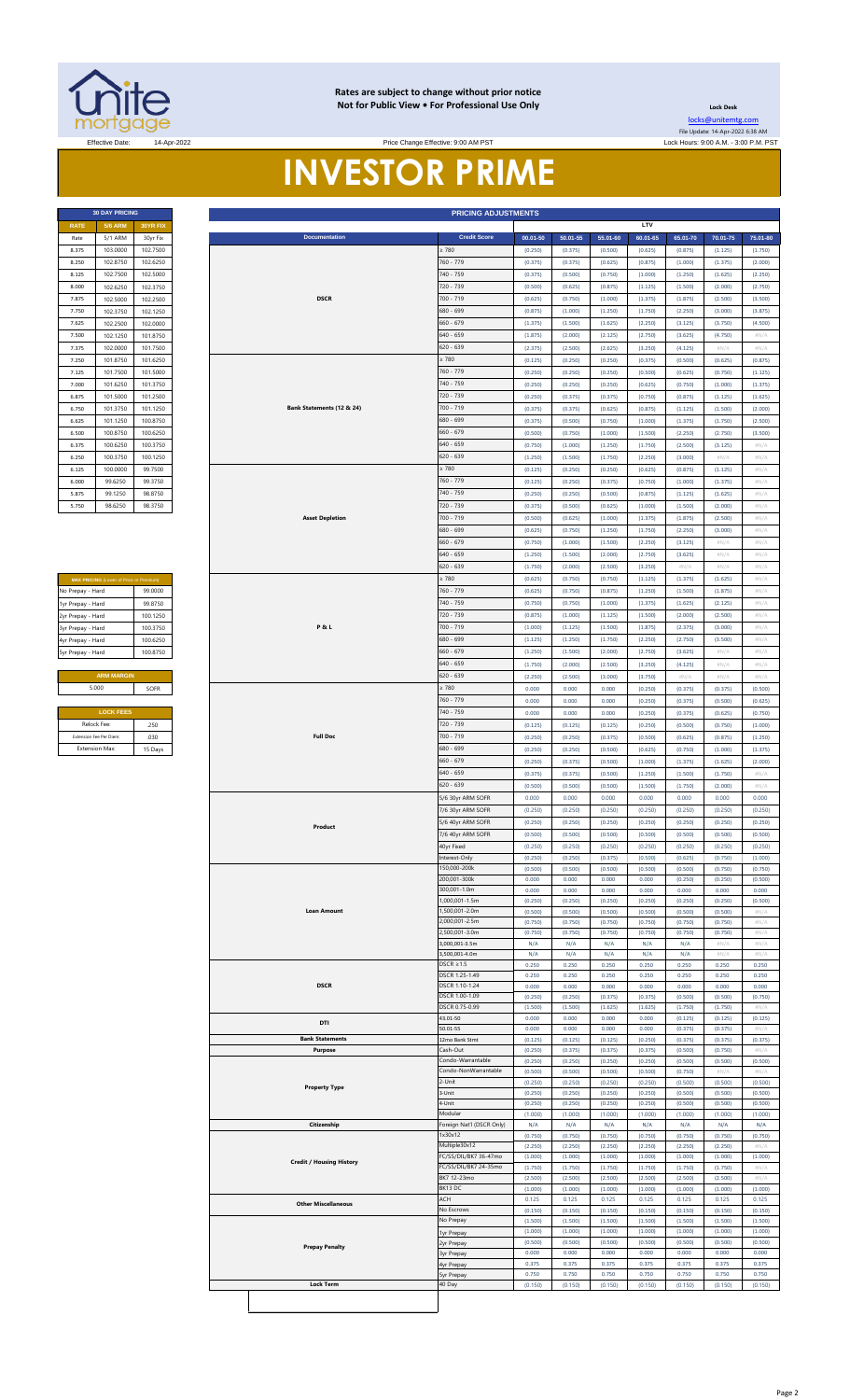

**Rates are subject to change without prior notice Not for Public View • For Professional Use Only** 

**Lock Desk** locks@unitemtg.com

File Update: 14-Apr-2022 6:38 AM Lock Hours: 9:00 A.M. - 3:00 P.M. PST

Effective Date: 14-Apr-2022 14-Apr-2022 Price Change Effective: 9:00 AM PST

# **OWNER-OCCUPIED PRIME**

| PRIMARY & SECONDARY HOME |                |                 |  |  |  |  |
|--------------------------|----------------|-----------------|--|--|--|--|
| <b>RATE</b>              | <b>5/6 ARM</b> | <b>30YR FIX</b> |  |  |  |  |
| 30 Day Pricing           | $-2.000$       | $-2.000$        |  |  |  |  |
| Rate                     | 5/1 ARM        | 30yr Fix        |  |  |  |  |
| 8.250                    | 103.375        | 103.125         |  |  |  |  |
| 8.125                    | 103.250        | 103.000         |  |  |  |  |
| 8.000                    | 103.125        | 102.875         |  |  |  |  |
| 7.875                    | 103.000        | 102.750         |  |  |  |  |
| 7.750                    | 102.875        | 102.625         |  |  |  |  |
| 7.625                    | 102.750        | 102.500         |  |  |  |  |
| 7.500                    | 102.625        | 102.375         |  |  |  |  |
| 7.375                    | 102.500        | 102.250         |  |  |  |  |
| 7.250                    | 102.375        | 102.125         |  |  |  |  |
| 7.125                    | 102.250        | 102.000         |  |  |  |  |
| 7.000                    | 102.125        | 101.875         |  |  |  |  |
| 6.875                    | 102.000        | 101.750         |  |  |  |  |
| 6.750                    | 101.875        | 101.625         |  |  |  |  |
| 6.625                    | 101.750        | 101.500         |  |  |  |  |
| 6,500                    | 101.625        | 101.375         |  |  |  |  |
| 6.375                    | 101.375        | 101.125         |  |  |  |  |
| 6.250                    | 101.125        | 100.875         |  |  |  |  |
| 6.125                    | 100.875        | 100.625         |  |  |  |  |
| 6.000                    | 100.625        | 100.375         |  |  |  |  |
| 5.875                    | 100.250        | 100.000         |  |  |  |  |
| 5.750                    | 99.875         | 99.625          |  |  |  |  |
| 5.625                    | 99.375         | 99.125          |  |  |  |  |
| 5.500                    | 98.875         | 98.625          |  |  |  |  |

| <b>ARM MARGIN</b> |      |  |  |  |  |
|-------------------|------|--|--|--|--|
| 5.000             | SOFR |  |  |  |  |

| <b>LOCK FEES</b>              |         |  |  |  |  |
|-------------------------------|---------|--|--|--|--|
| Relock Fee:                   | .250    |  |  |  |  |
| <b>Extension Fee Per Diem</b> | .030    |  |  |  |  |
| <b>Extension Max:</b>         | 15 Days |  |  |  |  |

|                        | PRIMARY & SECONDARY HOME                |                    | <b>PRICING ADJUSTMENTS</b>    |                                        |                    |                    |                    |                    |                    |                    |                    |                    |                    |
|------------------------|-----------------------------------------|--------------------|-------------------------------|----------------------------------------|--------------------|--------------------|--------------------|--------------------|--------------------|--------------------|--------------------|--------------------|--------------------|
| <b>RATE</b>            | <b>5/6 ARM</b>                          | 30YR FIX           |                               |                                        |                    |                    |                    |                    | LTV                |                    |                    |                    |                    |
| 30 Day Pricing         | $-2.000$                                | $-2.000$           | <b>Documentation</b>          | <b>Credit Score</b>                    | 00.01-50           | 50.01-55           | 55.01-60           | 60.01-65           | 65.01-70           | 70.01-75           | 75.01-80           | 80.01-85           | 85.01-90           |
| Rate                   | 5/1 ARM                                 | 30yr Fix           |                               | $\geq 780$                             | 0.000              | 0.000              | 0.000              | (0.250)            | (0.375)            | (0.375)            | (0.500)            | (0.750)            | (1.125)            |
| 8.250                  | 103.375                                 | 103.125            |                               | 760 - 779                              | 0.000              | 0.000              | 0.000              | (0.250)            | (0.375)            | (0.500)            | (0.625)            | (0.875)            | (1.375)            |
| 8.125<br>8.000         | 103.250<br>103.125                      | 103.000<br>102.875 |                               | 740 - 759<br>720 - 739                 | 0.000<br>(0.125)   | 0.000<br>(0.125)   | 0.000<br>(0.125)   | (0.250)<br>(0.250) | (0.375)<br>(0.500) | (0.625)<br>(0.750) | (0.750)<br>(1.000) | (1.125)<br>(1.250) | (1.625)<br>(1.875) |
| 7.875                  | 103.000                                 | 102.750            | <b>Full Doc</b>               | 700 - 719                              | (0.250)            | (0.250)            | (0.375)            | (0.500)            | (0.625)            | (0.875)            | (1.250)            | (1.625)            | (2.250)            |
| 7.750                  | 102.875                                 | 102.625            |                               | 680 - 699                              | (0.250)            | (0.250)            | (0.500)            | (0.625)            | (0.750)            | (1.000)            | (1.375)            | (2.000)            | $\#N/A$            |
| 7.625                  | 102.750                                 | 102.500            |                               | 660 - 679                              | (0.250)            | (0.375)            | (0.500)            | (1.000)            | (1.375)            | (1.625)            | (2.000)            | (2.750)            | H N/A              |
| 7.500                  | 102.625                                 | 102.375            |                               | $640 - 659$                            | (0.375)            | (0.375)            | (0.500)            | (1.250)            | (1.500)            | (1.750)            | (2.250)            | $\#N/A$            | $\#N/A$            |
| 7.375                  | 102.500                                 | 102.250            |                               | $620 - 639$                            | (0.500)            | (0.500)            | (0.500)            | (1.500)            | (1.750)            | (2.000)            | (2.500)            | $\#N/A$            | H N/A              |
| 7.250                  | 102.375                                 | 102.125            |                               | $\geq 780$                             | (0.125)            | (0.250)            | (0.250)            | (0.375)            | (0.500)            | (0.625)            | (0.875)            | (1.250)            | (2.000)            |
| 7.125                  | 102.250                                 | 102.000            |                               | 760 - 779                              | (0.250)            | (0.250)            | (0.250)            | (0.500)            | (0.625)            | (0.750)            | (1.125)            | (1.625)            | (2.375)            |
| 7.000<br>6.875         | 102.125<br>102.000                      | 101.875<br>101.750 |                               | 740 - 759<br>720 - 739                 | (0.250)<br>(0.250) | (0.250)<br>(0.375) | (0.250)<br>(0.375) | (0.625)<br>(0.750) | (0.750)<br>(0.875) | (1.000)<br>(1.125) | (1.375)<br>(1.625) | (1.875)<br>(2.250) | (2.875)<br>(3.375) |
| 6.750                  | 101.875                                 | 101.625            | Bank Statement / 1099         | 700 - 719                              | (0.375)            | (0.375)            | (0.625)            | (0.875)            | (1.125)            | (1.500)            | (2.000)            | (2.750)            | (4.000)            |
| 6.625                  | 101.750                                 | 101.500            |                               | 680 - 699                              | (0.375)            | (0.500)            | (0.750)            | (1.000)            | (1.375)            | (1.750)            | (2.500)            | (3.500)            | #N/A               |
| 6.500                  | 101.625                                 | 101.375            |                               | 660 - 679                              | (0.500)            | (0.750)            | (1.000)            | (1.500)            | (2.250)            | (2.750)            | (3.500)            | (4.250)            | H N/A              |
| 6.375                  | 101.375                                 | 101.125            |                               | $640 - 659$                            | (0.750)            | (1.000)            | (1.250)            | (1.750)            | (2.500)            | (3.125)            | (4.000)            | #N/A               | H N/A              |
| 6.250                  | 101.125                                 | 100.875            |                               | $620 - 639$                            | (1.250)            | (1.500)            | (1.750)            | (2.250)            | (3.000)            | (3.625)            | #N/A               | #N/A               | H N/A              |
| 6.125                  | 100.875                                 | 100.625            |                               | $\geq 780$                             | (0.125)            | (0.250)            | (0.250)            | (0.625)            | (0.875)            | (1.125)            | (1.625)            | #N/A               | #N/A               |
| 6.000<br>5.875         | 100.625<br>100.250                      | 100.375<br>100.000 |                               | 760 - 779<br>740 - 759                 | (0.125)<br>(0.250) | (0.250)<br>(0.250) | (0.375)<br>(0.500) | (0.750)<br>(0.875) | (1.000)<br>(1.125) | (1.375)<br>(1.625) | (2.000)<br>(2.375) | #N/A<br>#N/A       | H N/A<br>H N/A     |
| 5.750                  | 99.875                                  | 99.625             |                               | 720 - 739                              | (0.375)            | (0.500)            | (0.625)            | (1.000)            | (1.500)            | (2.000)            | (2.875)            | $\#N/A$            | H N/A              |
| 5.625                  | 99.375                                  | 99.125             | <b>Asset Depletion</b>        | 700 - 719                              | (0.500)            | (0.625)            | (1.000)            | (1.375)            | (1.875)            | (2.500)            | (3.500)            | #N/A               | H N/A              |
| 5.500                  | 98.875                                  | 98.625             |                               | 680 - 699                              | (0.625)            | (0.750)            | (1.250)            | (1.750)            | (2.250)            | (3.000)            | (4.500)            | $\#N/A$            | H N/A              |
|                        |                                         |                    |                               | 660 - 679                              | (0.750)            | (1.000)            | (1.500)            | (2.250)            | (3.125)            | (4.375)            | $\#N/A$            | #N/A               | H N/A              |
|                        |                                         |                    |                               | $640 - 659$                            | (1.250)            | (1.500)            | (2.000)            | (2.750)            | (3.625)            | (4.875)            | H N/A              | $\#N/A$            | H N/A              |
|                        | <b>ARM MARGIN</b>                       |                    |                               | $620 - 639$                            | (1.750)            | (2.000)            | (2.500)            | (3.250)            | (4.125)            | #N/A               | H N/A              | #N/A               | H N/A              |
|                        | 5.000                                   | SOFR               |                               | $\geq 780$                             | (0.625)            | (0.750)            | (0.750)            | (1.125)            | (1.375)            | (1.625)            | (2.250)            | #N/A               | #N/A               |
|                        |                                         |                    |                               | 760 - 779<br>740 - 759                 | (0.625)<br>(0.750) | (0.750)<br>(0.750) | (0.875)<br>(1.000) | (1.250)<br>(1.375) | (1.500)<br>(1.625) | (1.875)<br>(2.125) | (2.625)<br>(3.000) | #N/A<br>#N/A       | #N/A<br>#N/A       |
|                        | <b>LOCK FEES</b>                        |                    |                               | 720 - 739                              | (0.875)            | (1.000)            | (1.125)            | (1.500)            | (2.000)            | (2.500)            | (3.500)            | #N/A               | #N/A               |
| Relock Fee:            |                                         | .250               | P & L Only - WVOE             | 700 - 719                              | (1.000)            | (1.125)            | (1.500)            | (1.875)            | (2.375)            | (3.000)            | (4.250)            | #N/A               | #N/A               |
| Extension Fee Per Diem |                                         | .030               |                               | 680 - 699                              | (1.125)            | (1.250)            | (1.750)            | (2.250)            | (2.750)            | (3.500)            | (5.000)            | #N/A               | #N/A               |
| <b>Extension Max:</b>  |                                         | 15 Days            |                               | $660 - 679$                            | (1.250)            | (1.500)            | (2.000)            | (2.750)            | (3.625)            | (4.875)            | #N/A               | #N/A               | #N/A               |
|                        | MAX PRICING (Lower of Price or Premium) |                    |                               | $640 - 659$<br>$620 - 639$             | (1.750)<br>(2.250) | (2.000)<br>(2.500) | (2.500)<br>(3.000) | (3.250)<br>(3.750) | (4.125)<br>(4.625) | (5.375)<br>#N/A    | #N/A<br>$\#N/A$    | #N/A<br>#N/A       | #N/A<br>#N/A       |
|                        | 100.0000                                |                    |                               | No Bank Stmt                           | 0.000              | 0.000              | 0.000              | 0.000              | 0.000              | 0.000              | 0.000              | 0.000              | 0.000              |
|                        |                                         |                    | <b>Bank Statements</b>        |                                        |                    |                    |                    |                    |                    |                    |                    |                    |                    |
|                        |                                         |                    |                               | 12mo Bank Stmt                         | (0.125)            | (0.125)            | (0.125)            | (0.250)            | (0.375)            | (0.375)            | (0.375)            | (0.500)            | (0.500)            |
|                        |                                         |                    |                               | 24mo Bank Stmt                         | 0.000              | 0.000              | 0.000              | 0.000              | 0.000              | 0.000              | 0.000              | 0.000              | 0.000              |
|                        |                                         |                    |                               | 7/6 30yr ARM SOFR<br>5/6 40yr ARM SOFR | (0.250)<br>(0.250) | (0.250)            | (0.250)<br>(0.250) | (0.250)<br>(0.250) | (0.250)<br>(0.250) | (0.250)<br>(0.250) | (0.250)            | (0.250)<br>(0.250) | (0.250)<br>(0.250) |
|                        |                                         |                    | Product                       | 7/6 40yr ARM SOFR                      | (0.500)            | (0.250)<br>(0.500) | (0.500)            | (0.500)            | (0.500)            | (0.500)            | (0.250)<br>(0.500) | (0.500)            | (0.500)            |
|                        |                                         |                    |                               | 40yr Fixed                             | (0.250)            | (0.250)            | (0.250)            | (0.250)            | (0.250)            | (0.250)            | (0.250)            | (0.250)            | (0.250)            |
|                        |                                         |                    |                               | Interest-Only                          | (0.250)            | (0.250)            | (0.375)            | (0.500)            | (0.625)            | (0.750)            | (1.000)            | (1.750)            | #N/A               |
|                        |                                         |                    |                               | 150,000-200k                           | (0.500)            | (0.500)            | (0.500)            | (0.500)            | (0.500)            | (0.750)            | (0.750)            | (1.000)            | (1.000)            |
|                        |                                         |                    |                               | 200,001-300k                           | 0.000              | 0.000              | 0.000              | 0.000              | (0.250)            | (0.250)            | (0.250)            | (0.500)            | (0.500)            |
|                        |                                         |                    |                               | 300,001-400k<br>400,001-1,000,000      | 0.000<br>0.000     | 0.000<br>0.000     | 0.000<br>0.000     | 0.000<br>0.000     | 0.000<br>0.000     | 0.000<br>0.000     | 0.000<br>0.000     | (0.500)<br>0.000   | (0.500)<br>0.000   |
|                        |                                         |                    | <b>Loan Amount</b>            | 1,000,001-1.5m                         | (0.250)            | (0.250)            | (0.250)            | (0.250)            | (0.250)            | (0.250)            | (0.250)            | (0.250)            | (0.250)            |
|                        |                                         |                    |                               | 1,500,001-2.0m                         | (0.500)            | (0.500)            | (0.500)            | (0.500)            | (0.500)            | (0.500)            | (0.500)            | #N/A               | #N/A               |
|                        |                                         |                    |                               | 2,000,001-2.5m                         | (0.750)            | (0.750)            | (0.750)            | (0.750)            | (0.750)            | (0.750)            | (0.750)            | #N/A               | H N/A              |
|                        |                                         |                    |                               | 2,500,001-3.0m                         | (0.750)            | (0.750)            | (0.750)            | (0.750)            | (0.750)            | (0.750)            | (0.750)            | #N/A               | #N/A               |
|                        |                                         |                    |                               | 3,000,001-3.5m                         | N/A                | N/A                | N/A                | N/A                | N/A                | N/A                | H N/A              | #N/A               | H N/A              |
|                        |                                         |                    | DTI                           | 43.01-50<br>50.01-55                   | 0.000<br>0.000     | 0.000<br>0.000     | 0.000<br>0.000     | 0.000<br>0.000     | 0.000<br>0.000     | (0.125)<br>(0.375) | (0.125)<br>(0.375) | (0.125)            | (0.125)            |
|                        |                                         |                    | Cash Out                      |                                        | (0.250)            | (0.375)            | (0.375)            | (0.375)            | (0.500)            | (0.750)            | (1.250)            | #N/A<br>#N/A       | #N/A<br>#N/A       |
|                        |                                         |                    | <b>Second Home</b>            |                                        | (0.500)            | (0.500)            | (0.500)            | (0.500)            | (0.500)            | (0.500)            | (0.500)            | $\#N/A$            | H N/A              |
|                        |                                         |                    | Geographical                  | Non-CA                                 | 0.250              | 0.250              | 0.250              | 0.250              | 0.250              | 0.250              | 0.250              | 0.250              | 0.250              |
|                        |                                         |                    |                               | Condo-Warrantable                      | (0.250)            | (0.250)            | (0.250)            | (0.250)            | (0.500)            | (0.500)            | (0.500)            | (0.500)            | #N/A               |
|                        |                                         |                    |                               | Condo-NonWarrantable                   | (0.500)            | (0.500)            | (0.500)            | (0.500)            | (0.750)            | (0.750)            | H N/A              | $\#N/A$            | #N/A               |
|                        |                                         |                    |                               | 2-Unit<br>3-Unit                       | (0.250)<br>(0.250) | (0.250)<br>(0.250) | (0.250)<br>(0.250) | (0.250)<br>(0.250) | (0.500)<br>(0.500) | (0.500)<br>(0.500) | (0.500)<br>(0.500) | (0.750)<br>(0.750) | #N/A<br>#N/A       |
|                        |                                         |                    | <b>Property Type</b>          | 4-Unit                                 | (0.250)            | (0.250)            | (0.250)            | (0.250)            | (0.500)            | (0.500)            | (0.500)            | (0.750)            | H N/A              |
|                        |                                         |                    |                               | Modular                                | (1.000)            | (1.000)            | (1.000)            | (1.000)            | (1.000)            | (1.000)            | (1.000)            | #N/A               | #N/A               |
|                        |                                         |                    |                               | Rural                                  | (1.000)            | (1.000)            | (1.000)            | (1.000)            | (1.000)            | (1.000)            | #N/A               | #N/A               | H N/A              |
|                        |                                         |                    |                               | 1x30x12                                | (0.750)            | (0.750)            | (0.750)            | (0.750)            | (0.750)            | (0.750)            | (0.750)            | (1.000)            | (1.000)            |
|                        |                                         |                    |                               | Multiple30x12<br>C/SS/DIL/BK7 36-47mo  | (2.250)            | (2.250)            | (2.250)            | (2.250)            | (2.250)            | (2.250)            | (2.500)            | (2.500)            | H N/A              |
|                        |                                         |                    |                               | FC/SS/DIL/BK7 24-35mo                  | (1.000)<br>(1.750) | (1.000)<br>(1.750) | (1.000)<br>(1.750) | (1.000)<br>(1.750) | (1.000)<br>(1.750) | (1.000)<br>(1.750) | (1.000)<br>(1.750) | (1.000)<br>(1.750) | (1.000)<br>#N/A    |
|                        |                                         |                    | <b>Credit/Housing History</b> | BK7 12-23mo                            | (2.500)            | (2.500)            | (2.500)            | (2.500)            | (2.500)            | (2.500)            | (2.500)            | (2.500)            | #N/A               |
|                        |                                         |                    |                               | BK13 DC                                | (1.000)            | (1.000)            | (1.000)            | (1.000)            | (1.000)            | (1.000)            | (1.000)            | (1.000)            | (1.000)            |
|                        |                                         |                    |                               | ACH                                    | 0.125              | 0.125              | 0.125              | 0.125              | 0.125              | 0.125              | 0.125              | 0.125              | 0.125              |
|                        |                                         |                    | <b>Misccellaneous</b>         | No Escrows (No HPML)                   | (0.150)            | (0.150)            | (0.150)            | (0.150)            | (0.150)            | (0.150)            | (0.150)            | (0.150)            | (0.150)            |
|                        |                                         |                    | <b>Lock Term</b>              | 40 Day                                 | (0.150)            | (0.150)            | (0.150)            | (0.150)            | (0.150)            | (0.150)            | (0.150)            | (0.150)            | (0.150)            |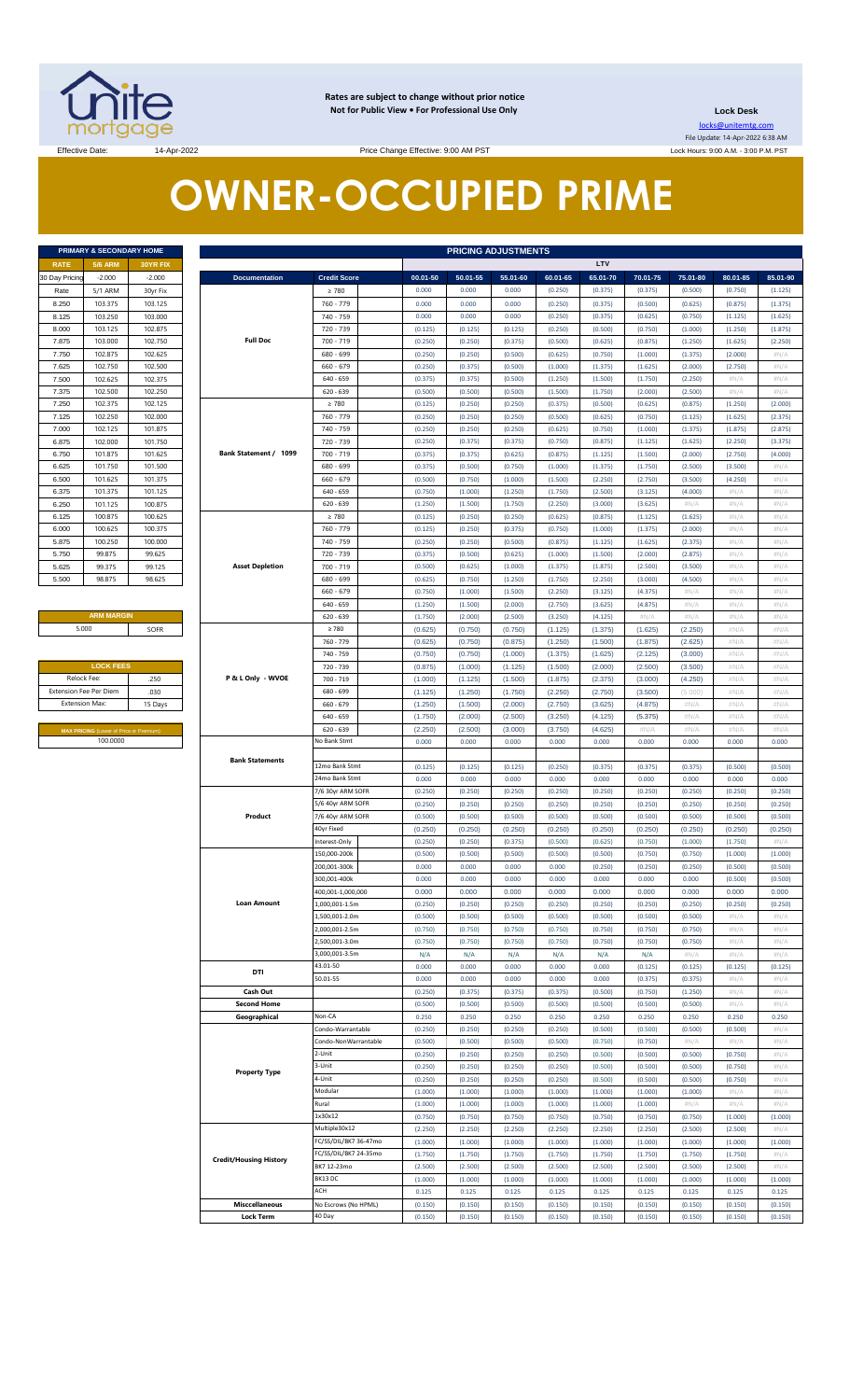

#### [V](https://unitemortgage.com/)isit: https://unitemortgage.com

The pricing engine is the Formal price given, please access it through: **Quick Pricer:** [https://un](https://unitemortgage.com/broker-resources/price-my-loan/)itemortgage.com/broker-resources/price-my-loan/

### **CALL US TODAY: 800-777-1207**

#### **ITIN PRODUCTS AND PRICING**

#### **ITIN PRIME LOANS**

#### **All Pricing is Par all adjustments are Rate adjusments.**

| 30 Year Fixed                                                            |        |        |        |        |        |        |  |
|--------------------------------------------------------------------------|--------|--------|--------|--------|--------|--------|--|
| Credit / LTV up to 60% 60.01-65% 65.01-70% 70.01-75% 75.01-80% 80.01-85% |        |        |        |        |        |        |  |
| > 720                                                                    | 5.875% | 6.125% | 6.250% | 6.500% | 6.750% | 7.125% |  |
| $700 - 719$                                                              | 6.125% | 6.250% | 6.375% | 6.625% | 6.875% | 7.250% |  |
| $690 - 699$                                                              | 6.250% | 6.375% | 6.625% | 6.750% | 7.250% | 7.375% |  |
| $680 - 699$                                                              | 6.250% | 6.375% | 6.625% | 6.750% | 7.250% |        |  |

|                     | **Rate Adjustments**     |        |              |                       |           |
|---------------------|--------------------------|--------|--------------|-----------------------|-----------|
|                     | SFOO (detached)          | 0.000% |              | 15 year               | $-0.250%$ |
| <b>Property</b>     | 2nd Home (detached)      | 0.000% | Loan         | 20 year               | $-0.125%$ |
| <b>Type</b>         | Condo/Townhome           | 0.500% | <b>Term</b>  | 25 year               | 0.000%    |
|                     | (Attached, No Highrises) |        |              | 30 year               | 0.000%    |
|                     | \$75,000 - \$647,200     | 0.000% | <b>Other</b> | Profit & Loss         | 0.250%    |
| Loan<br><b>Size</b> | \$647,201 - \$750,000    | 0.150% |              | <b>Bank Statement</b> | 0.250%    |
|                     | \$750,001 - \$1,250,000  | 0.300% |              | Cash Out Refi*        | 0.500%    |

| <b>LTV Parameters</b>                                                                                               | <b>LTV Limits</b> | <b>LTV Limits</b> |  |  |  |  |
|---------------------------------------------------------------------------------------------------------------------|-------------------|-------------------|--|--|--|--|
| \$75,000 - \$647,200                                                                                                | Max 85%*          | Max 85%*          |  |  |  |  |
| \$647.201 - \$750.000                                                                                               | Max 80%           | Max 80%           |  |  |  |  |
| $$750,001 - $1,250,000$                                                                                             | Max 75%           | Max 75%           |  |  |  |  |
| 2nd Home/Condo/Townhome<br>$\alpha$<br><b>Any Gift Funds</b>                                                        | Max 80%           | Max 80%           |  |  |  |  |
| *Max 85% in CA, CT, IL, NJ, and NY<br>C3 or better property Condition.<br>3 months reserves required (80.01% - 85%) |                   |                   |  |  |  |  |

| Cash Out Refinance* (Not Available in TX) |         |  |  |  |  |
|-------------------------------------------|---------|--|--|--|--|
| \$75,000 - \$647,200                      | Max 75% |  |  |  |  |
| \$647.201 - \$750.000                     | Max 75% |  |  |  |  |
| $$750.001 - $1.250.000$                   | Max 70% |  |  |  |  |

No bankruptcy, foreclosure, or short sale within 4 years. View our requirements to see criteria to obtain a specific LTV.

#### **ITIN NON PRIME LOANS**

|              |           | <b>30 Year Fixed Rates</b> |           |           |                   |
|--------------|-----------|----------------------------|-----------|-----------|-------------------|
| Credit / LTV | up to 60% | 60.01-65%                  | 65.01-70% | 70.01-75% | 75.01-80%         |
| >740         | 6.125%    | 6.250%                     | 6.375%    | 6.750%    | 6.990%            |
| 720 - 739    | 6.250%    | 6.375%                     | 6.750%    | 6.875%    | 7.125%            |
| 700 - 719    | 6.375%    | 6.750%                     | 6.875%    | 6.990%    | 7.250%            |
| 680 - 699    | 6.750%    | 6.875%                     | 6.990%    | 7.125%    | 7.375%            |
| 660 - 679    | 6.875%    | 6.990%                     | 7.125%    | 7.250%    | 7.500%            |
| 640 - 659    | 7.500%    | 7.625%                     | 7.750%    | 7.875%    |                   |
| $620 - 639$  | 8.125%    | 8.250%                     | 8.375%    | 8.500%    | <b>Floor Rate</b> |
| No Score     | 8.500%    | 8.625%                     | 8.750%    | 8.875%    | 5.450%            |
| $600 - 619$  | 9.250%    | 9.375%                     | 9.500%    | 9.625%    |                   |

|                                                        | **'Rate Adjustments**  |           |                              |                       |           |
|--------------------------------------------------------|------------------------|-----------|------------------------------|-----------------------|-----------|
|                                                        | SFOO/2nd Home          | 0.000%    | <b>Loan Size</b>             | \$50,000 - \$74,999   | 1.000%    |
| Property<br>Note:<br><b>Highrises not</b><br>eligible. | Condo/Townhome -       | 0.500%    | (Min. 640)<br>credit if Ioan | \$75,000 - \$647,200  | 0.000%    |
|                                                        | Attached               |           | $>$ \$510,400)               | \$647.201 - \$750.000 | 0.350%    |
|                                                        | Multi Family 2-4 units | 0.500%    |                              | < 15 Year Term        | $-0.375%$ |
|                                                        | Mobile on Land         | 1.000%    | <b>Term</b>                  | 20 Year Term          | $-0.125%$ |
|                                                        | Vacant Land            | <b>NA</b> |                              | > 25 Year Term        | 0.000%    |
|                                                        | Owner Occupied         | $0.000\%$ |                              | $LTV < 50\%$          | $-0.125%$ |
|                                                        |                        |           | Other                        | Full Doc              | 0.000%    |
| Occupancy                                              | Non-Owner              | 1.000%    |                              | All Alternative Doc   | 0.250%    |
|                                                        | Occupied (NOO)         |           |                              | Cash-Out Refi*        | 0.500%    |

| <b>LTV Parameters</b>                        | <b>LTV Limits</b> |
|----------------------------------------------|-------------------|
| \$50,000 - \$74,999                          | 70%               |
| \$75,000 - \$647,200                         | 80%               |
| $$647,201 - $750,000 (> 640 \text{ credit})$ | 75%               |
| Condo / Townhome / 2nd Home                  | 75%               |
| <b>Investment property / Multi-Family</b>    | 70%               |
|                                              |                   |

Need 0X30 housing history for 6 months To Qualify for 75.01% - 80%

| Cash Out Refinance (> 640 Credit Min) (Not Available in TX) |         |  |  |  |  |  |  |  |  |  |  |
|-------------------------------------------------------------|---------|--|--|--|--|--|--|--|--|--|--|
| $$50.000 - $74.999$                                         | Max 70% |  |  |  |  |  |  |  |  |  |  |
| \$75,000 - \$647,200                                        | Max 75% |  |  |  |  |  |  |  |  |  |  |
| \$647.201 - \$750.000                                       | Max 70% |  |  |  |  |  |  |  |  |  |  |

| <b>Max Term</b>                       |          |  |  |  |  |  |  |  |  |  |
|---------------------------------------|----------|--|--|--|--|--|--|--|--|--|
| Double Wide Mobile Home               | 20 years |  |  |  |  |  |  |  |  |  |
| NOO <75%                              | 20 years |  |  |  |  |  |  |  |  |  |
| $NOO > = 75.000$                      | 25 Years |  |  |  |  |  |  |  |  |  |
| SF/2nd Home/Condo/Townhome<\$75.000   | 25 Years |  |  |  |  |  |  |  |  |  |
| SF/2nd Home/Condo/Townhome >=\$75,000 | 30 Years |  |  |  |  |  |  |  |  |  |
|                                       |          |  |  |  |  |  |  |  |  |  |
| UW                                    | \$1.795  |  |  |  |  |  |  |  |  |  |

\*If cash-out >\$2,000 after loan payoff, closing costs, and prepaids. Cash-Out Refis not available in TX. High-cost mortgages (12 CFR 1026.32) are ineligible for purchase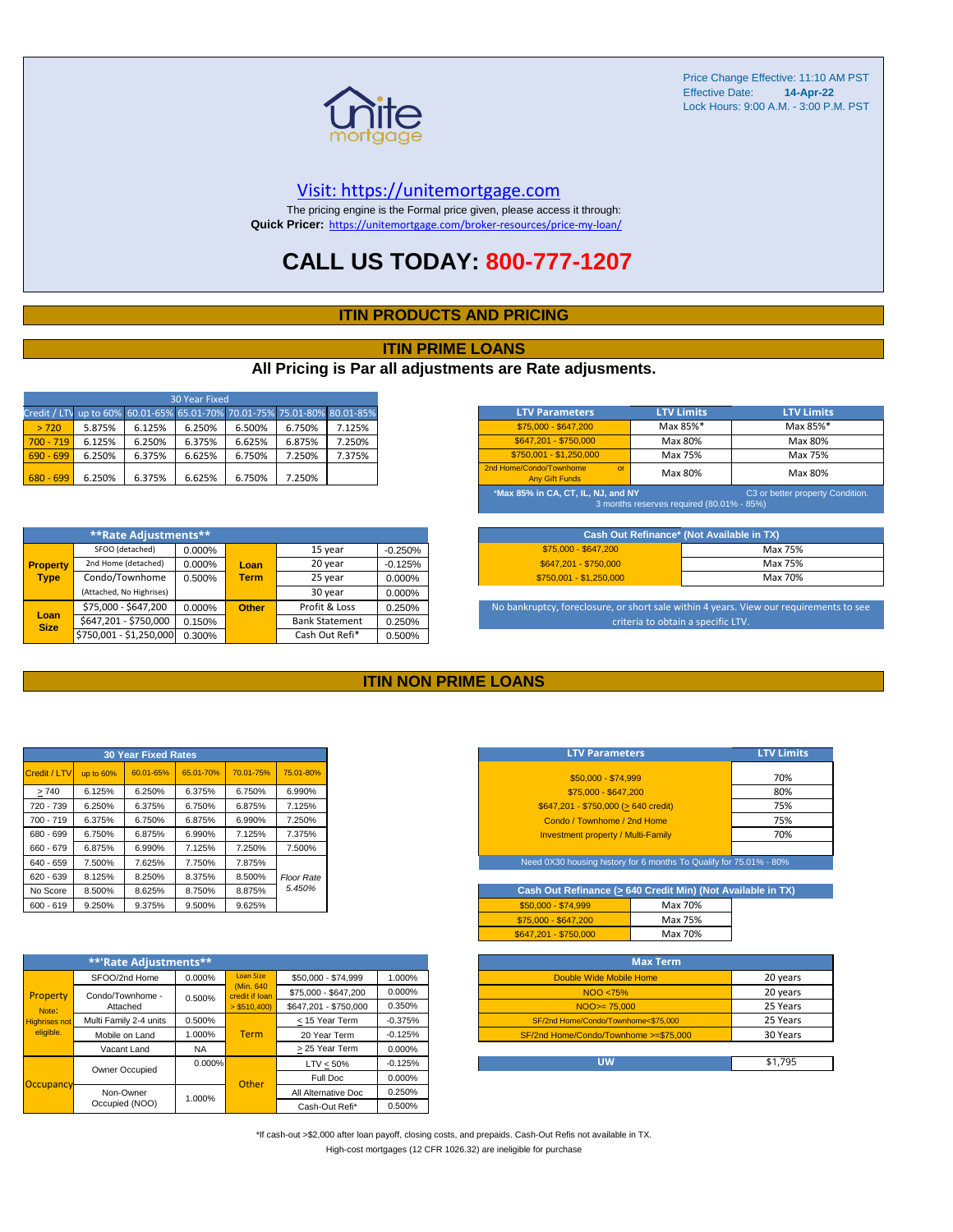

### [V](https://unitemortgage.com/)isit: https://unitemortgage.com

The pricing engine is the Formal price given, please access it through:

**Quick Pricer:** [https://un](https://unitemortgage.com/broker-resources/price-my-loan/)itemortgage.com/broker-resources/price-my-loan/

### **CALL US TODAY: 800-777-1207**

#### **CONVENTIONAL PRODUCTS AND PRICING**

|       | <b>CONFORMING LOANS</b>     |                             |               |                             |         |               |                             |       |         |               |                      |                             |               |               |               |
|-------|-----------------------------|-----------------------------|---------------|-----------------------------|---------|---------------|-----------------------------|-------|---------|---------------|----------------------|-----------------------------|---------------|---------------|---------------|
|       | <b>DU CONF CONV 30 YEAR</b> |                             |               | <b>DU CONF CONV 20 YEAR</b> |         |               | <b>DU CONF CONV 15 YEAR</b> |       |         |               |                      | <b>DU CONF CONV 10 YEAR</b> |               |               |               |
| Rate  | 10 Day                      | <b>25 Day</b>               | 40 Day        | Rate                        | 10 Day  | 25 Day        | 40 Day                      | Rate  | 10 Day  | 25 Day        | 40 Day               | Rate                        | <b>10 Day</b> | 25 Day        | 40 Day        |
| 5.625 | (3.500)                     | (3.375)                     | (3.250)       | 5.625                       | (3.625) | (3.500)       | (3.375)                     | 4.625 | (2.125) | (2.000)       | (1.875)              | 4.625                       | (2.000)       | (1.875)       | (1.750)       |
| 5.500 | (3.250)                     | (3.125)                     | (3.000)       | 5.500                       | (3.250) | (3.125)       | (3.000)                     | 4.500 | (2.000) | (1.875)       | (1.750)              | 4.500                       | (2.125)       | (2.000)       | (1.875)       |
| 5.375 | (2.875)                     | (2.750)                     | (2.625)       | 5.375                       | (3.250) | (3.125)       | (3.000)                     | 4.375 | (1.875) | (1.750)       | (1.625)              | 4.375                       | (2.125)       | (2.000)       | (1.875)       |
| 5.250 | (2.625)                     | (2.500)                     | (2.375)       | 5.250                       | (2.875) | (2.750)       | (2.625)                     | 4.250 | (1.625) | (1.500)       | (1.375)              | 4.250                       | (1.750)       | (1.625)       | (1.500)       |
| 5.125 | (2.250)                     | (2.125)                     | (2.000)       | 5.125                       | (2.375) | (2.250)       | (2.125)                     | 4.125 | (1.125) | (1.000)       | (0.875)              | 4.125                       | (1.125)       | (1.000)       | (0.875)       |
| 5.000 | (2.000)                     | (1.875)                     | (1.750)       | 5.000                       | (2.250) | (2.125)       | (2.000)                     | 4.000 | (0.750) | (0.625)       | (0.500)              | 4.000                       | (0.875)       | (0.750)       | (0.625)       |
| 4.875 | (1.500)                     | (1.375)                     | (1.250)       | 4.875                       | (1.875) | (1.750)       | (1.625)                     | 3.875 | (0.250) | (0.125)       | 0.000                | 3.875                       | (0.500)       | (0.375)       | (0.250)       |
| 4.750 | (1.000)                     | (0.875)                     | (0.750)       | 4.750                       | (1.500) | (1.375)       | (1.250)                     | 3.750 | 0.250   | 0.375         | 0.500                | 3.750                       | 0.000         | 0.125         | 0.250         |
| 4.625 | (0.375)                     | (0.250)                     | (0.125)       | 4.625                       | (1.000) | (0.875)       | (0.750)                     | 3.625 | 0.750   | 0.875         | 1.000                | 3.625                       | 0.625         | 0.750         | 0.875         |
| 4.500 | 0.125                       | 0.250                       | 0.375         | 4.500                       | (0.625) | (0.500)       | (0.375)                     | 3.500 | 1.375   | 1.500         | 1.625                | 3.500                       | 1.000         | 1.125         | 1.250         |
| 4.375 | 0.625                       | 0.750                       | 0.875         | 4.375                       | (0.250) | (0.125)       | 0.000                       | 3.375 | 1.875   | 2.000         | 2.125                | 3.375                       | 1.250         | 1.375         | 1.500         |
| 4.250 | 1.250                       | 1.375                       | 1.500         | 4.250                       | 0.250   | 0.375         | 0.500                       | 3.250 | 2.250   | 2.375         | 2.500                | 3.250                       | 1.625         | 1.750         | 1.875         |
|       |                             |                             |               |                             |         |               |                             |       |         |               |                      |                             |               |               |               |
|       |                             | <b>LP CONF CONV 30 YEAR</b> |               | LP CONF CONV 20 YEAR        |         |               | <b>LP CONF CONV 15 YEAR</b> |       |         |               | LP CONF CONV 10 YEAR |                             |               |               |               |
| Rate  | <b>10 Day</b>               | 25 Day                      | <b>40 Day</b> | Rate                        | 10 Day  | <b>25 Day</b> | <b>40 Day</b>               | Rate  | 10 Day  | <b>25 Day</b> | <b>40 Day</b>        | Rate                        | <b>10 Day</b> | <b>25 Day</b> | <b>40 Day</b> |
| 5.625 | (3.375)                     | (3.250)                     | (3.125)       | 5.625                       | (3.500) | (3.375)       | (3.250)                     | 4.625 | (1.750) | (1.625)       | (1.500)              | 4.500                       | (1.500)       | (1.375)       | (1.250)       |
| 5.500 | (3.125)                     | (3.000)                     | (2.875)       | 5.500                       | (3.250) | (3.125)       | (3.000)                     | 4.500 | (1.625) | (1.500)       | (1.375)              | 4.375                       | (1.250)       | (1.125)       | (1.000)       |
| 5.375 | (2.875)                     | (2.750)                     | (2.625)       | 5.375                       | (3.125) | (3.000)       | (2.875)                     | 4.375 | (1.500) | (1.375)       | (1.250)              | 4.250                       | (0.750)       | (0.625)       | (0.500)       |
| 5.250 | (2.500)                     | (2.375)                     | (2.250)       | 5.250                       | (2.750) | (2.625)       | (2.500)                     | 4.250 | (1.125) | (1.000)       | (0.875)              | 4.125                       | (0.375)       | (0.250)       | (0.125)       |
| 5.125 | (2.000)                     | (1.875)                     | (1.750)       | 5.125                       | (2.375) | (2.250)       | (2.125)                     | 4.125 | (0.750) | (0.625)       | (0.500)              | 4.000                       | 0.000         | 0.125         | 0.250         |
| 5.000 | (1.750)                     | (1.625)                     | (1.500)       | 5.000                       | (2.125) | (2.000)       | (1.875)                     | 4.000 | (0.375) | (0.250)       | (0.125)              | 3.875                       | 0.125         | 0.250         | 0.375         |
| 4.875 | (1.250)                     | (1.125)                     | (1.000)       | 4.875                       | (1.750) | (1.625)       | (1.500)                     | 3.875 | 0.125   | 0.250         | 0.375                | 3.750                       | 0.500         | 0.625         | 0.750         |
| 4.750 | (0.750)                     | (0.625)                     | (0.500)       | 4.750                       | (1.375) | (1.250)       | (1.125)                     | 3.750 | 0.500   | 0.625         | 0.750                | 3.625                       | 1.000         | 1.125         | 1.250         |
| 4.625 | (0.125)                     | 0.000                       | 0.125         | 4.625                       | (0.875) | (0.750)       | (0.625)                     | 3.625 | 1.000   | 1.125         | 1.250                | 3.500                       | 1.625         | 1.750         | 1.875         |
| 4.500 | 0.250                       | 0.375                       | 0.500         | 4.500                       | (0.500) | (0.375)       | (0.250)                     | 3.500 | 1.500   | 1.625         | 1.750                | 3.375                       | 2.000         | 2.125         | 2.250         |
| 4.375 | 0.875                       | 1.000                       | 1.125         | 4.375                       | (0.125) | 0.000         | 0.125                       | 3.375 | 2.000   | 2.125         | 2.250                | 3.250                       | 2.375         | 2.500         | 2.625         |
| 4.250 | 1.375                       | 1.500                       | 1.625         | 4.250                       | 0.375   | 0.500         | 0.625                       | 3.250 | 2.500   | 2.625         | 2.750                | 3.125                       | 2.625         | 2.750         | 2.875         |

#### **HIGH BALANCE CONFORMING**

|                                                                                              | <b>DU HIGH BALANCE 30 YEAR</b>                                                                          |                                                                                                         |                                                                                                         | <b>DU HIGH BALANCE 15 YEAR</b>                                                        |                                                                                                            |                                                                                                 |                                                                                                        | <b>DU HIGH BALANCE 20 YEAR</b> |          |          |        | <b>DU HIGH BALANCE 10 YEAR</b> |                |          |               |  |
|----------------------------------------------------------------------------------------------|---------------------------------------------------------------------------------------------------------|---------------------------------------------------------------------------------------------------------|---------------------------------------------------------------------------------------------------------|---------------------------------------------------------------------------------------|------------------------------------------------------------------------------------------------------------|-------------------------------------------------------------------------------------------------|--------------------------------------------------------------------------------------------------------|--------------------------------|----------|----------|--------|--------------------------------|----------------|----------|---------------|--|
| <b>Rate</b><br>5.750<br>5.625<br>5.500<br>5.375<br>5.250<br>5.125<br>5.000<br>4.875<br>4.750 | 10 Day<br>(2.375)<br>(2.000)<br>(1.875)<br>(1.625)<br>(1.375)<br>(1.000)<br>(0.750)<br>(0.375)<br>0.000 | 25 Day<br>(2.250)<br>(1.875)<br>(1.750)<br>(1.500)<br>(1.250)<br>(0.875)<br>(0.625)<br>(0.250)<br>0.125 | 40 Day<br>(2.125)<br>(1.750)<br>(1.625)<br>(1.375)<br>(1.125)<br>(0.750)<br>(0.500)<br>(0.125)<br>0.250 | Rate<br>4.875<br>4.750<br>4.625<br>4.500<br>4.375<br>4.250<br>4.125<br>4.000<br>3.875 | <b>10 Day</b><br>(1.250)<br>(1.125)<br>(0.875)<br>(0.375)<br>(0.125)<br>(0.125)<br>0.375<br>0.875<br>1.375 | 25 Day<br>(1.125)<br>(1.000)<br>(0.750)<br>(0.250)<br>0.000<br>0.000<br>0.500<br>1.000<br>1.500 | <b>40 Day</b><br>(1.000)<br>(0.875)<br>(0.625)<br>(0.125)<br>0.125<br>0.125<br>0.625<br>1.125<br>1.625 | Rate                           | $10$ Day | $25$ Day | 40 Day | Rate                           | $10$ Day<br>S. | $25$ Day | <b>40 Day</b> |  |
| 4.625<br>4.500                                                                               | 0.750<br>1.125                                                                                          | 0.875<br>1.250                                                                                          | 1.000<br>1.375                                                                                          | 3.750<br>3.625                                                                        | 1.750<br>2.125                                                                                             | 1.875<br>2.250                                                                                  | 2.000<br>2.375                                                                                         |                                |          |          |        |                                |                |          |               |  |
| 4.375                                                                                        | 1.625                                                                                                   | 1.750                                                                                                   | 1.875                                                                                                   | 3.500                                                                                 | 2.500                                                                                                      | 2.625                                                                                           | 2.750                                                                                                  |                                |          |          |        |                                |                |          |               |  |

Agency Underwriting Fee: \$ 1,095 \* NJ and WA Origination Fee \$1,195 \* NC Commitment Fee \$1,195

e

**MAX NET PRICING IS 104.000 HIGH BALANCE MAX NET PRICING IS 103.000 Rates and pricing are subject to change without notice.** All Rights Reserved. 04.2022 This document is limited to current Unite Mortgage Wholesale Lending Solutions, and should not be intended as legal advice, legal opinion, or any other advice on specific facts or circumstances. Such policy and practice ar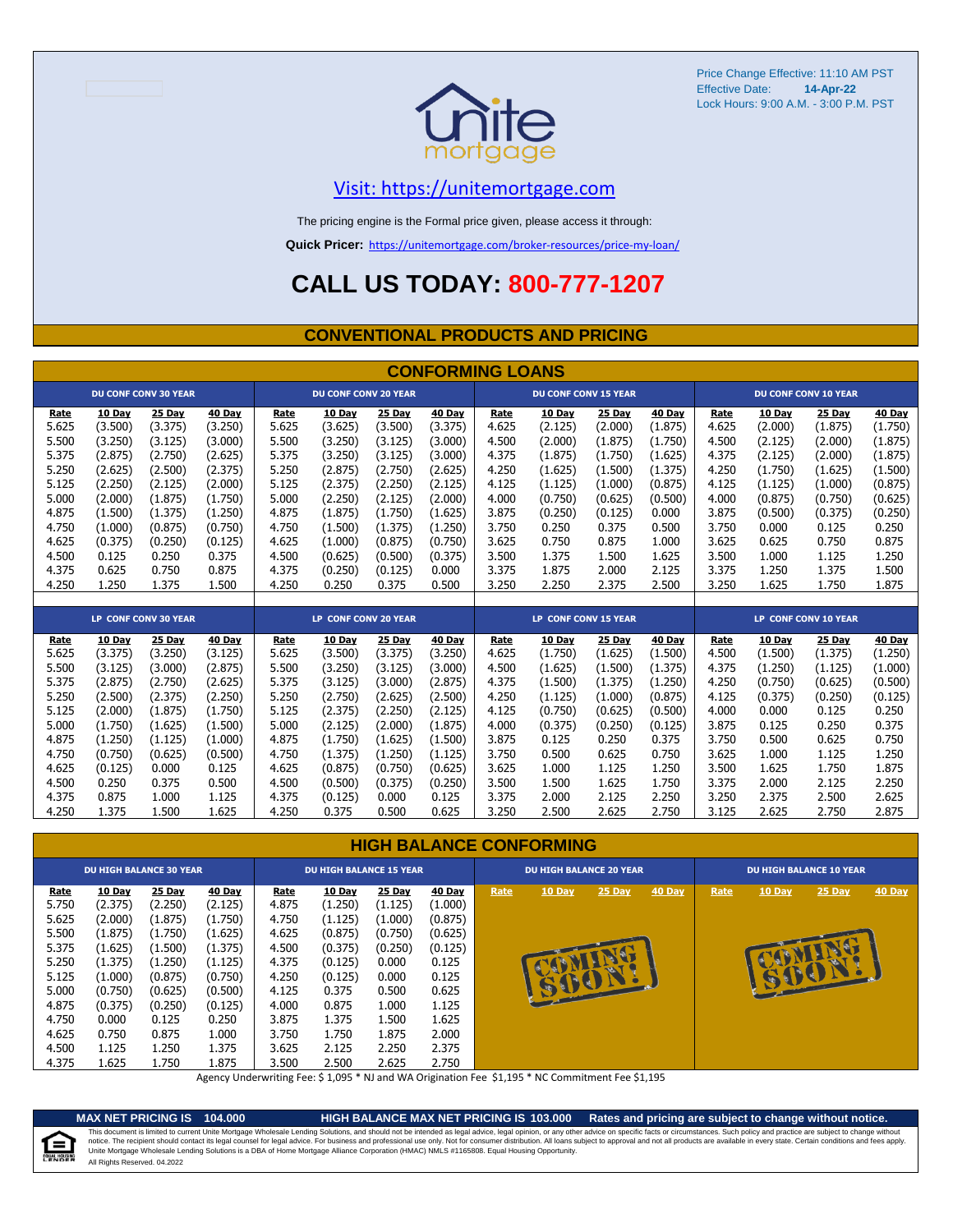

### [V](https://unitemortgage.com/)isit: https://unitemortgage.com

The pricing engine is the Formal price given, please access it through:

**Quick Pricer:** [https://un](https://unitemortgage.com/broker-resources/price-my-loan/)itemortgage.com/broker-resources/price-my-loan/

## **CALL US TODAY: 800-777-1207**

|                                                                            | <b>HOME AFFORDABLE PRODUCTS</b>                                                     |                                                                                     |                                                                                     |                                                                     |                                                                                            |                                                                                     |                                                                                          |                                                                     |                                                                                     |                                                                                            |                                                                                            |                                       |        |                      |        |
|----------------------------------------------------------------------------|-------------------------------------------------------------------------------------|-------------------------------------------------------------------------------------|-------------------------------------------------------------------------------------|---------------------------------------------------------------------|--------------------------------------------------------------------------------------------|-------------------------------------------------------------------------------------|------------------------------------------------------------------------------------------|---------------------------------------------------------------------|-------------------------------------------------------------------------------------|--------------------------------------------------------------------------------------------|--------------------------------------------------------------------------------------------|---------------------------------------|--------|----------------------|--------|
| <b>DU HOMEREADY 30 YEAR</b>                                                |                                                                                     |                                                                                     |                                                                                     | <b>DU HOMEREADY HIGH BALANCE 30 YEAR</b>                            |                                                                                            |                                                                                     |                                                                                          |                                                                     | LP HOME POSSIBLE 30 YEAR                                                            |                                                                                            |                                                                                            | LP HOME POSSIBLE HIGH BALANCE 30 YEAR |        |                      |        |
| <u>Rate</u><br>5.750<br>5.625<br>5.500<br>5.375<br>5.250<br>5.125<br>5.000 | 10 Day<br>(3.000)<br>(3.250)<br>(2.875)<br>(2.500)<br>(2.000)<br>(1.750)<br>(1.500) | 25 Day<br>(2.875)<br>(3.125)<br>(2.750)<br>(2.375)<br>(1.875)<br>(1.625)<br>(1.375) | 40 Day<br>(2.750)<br>(3.000)<br>(2.625)<br>(2.250)<br>(1.750)<br>(1.500)<br>(1.250) | Rate<br>5.750<br>5.625<br>5.500<br>5.375<br>5.250<br>5.125<br>5.000 | <b>10 Day</b><br>(1.125)<br>(1.250)<br>(1.125)<br>(0.875)<br>(0.875)<br>(0.625)<br>(0.250) | 25 Day<br>(1.000)<br>(1.125)<br>(1.000)<br>(0.750)<br>(0.750)<br>(0.500)<br>(0.125) | <b>40 Day</b><br>(0.875)<br>(1.000)<br>(0.875)<br>(0.625)<br>(0.625)<br>(0.375)<br>0.000 | Rate<br>5.625<br>5.500<br>5.375<br>5.250<br>5.125<br>5.000<br>4.875 | 10 Day<br>(3.375)<br>(3.000)<br>(2.750)<br>(2.375)<br>(2.000)<br>(1.625)<br>(1.125) | <b>25 Day</b><br>(3.250)<br>(2.875)<br>(2.625)<br>(2.250)<br>(1.875)<br>(1.500)<br>(1.000) | <b>40 Day</b><br>(3.125)<br>(2.750)<br>(2.500)<br>(2.125)<br>(1.750)<br>(1.375)<br>(0.875) | Rate                                  | 10 Day | 25 Day<br>G<br>16401 | 40 Day |
| 4.875<br>4.750<br>4.625<br>4.500<br>4.375                                  | (1.000)<br>(0.500)<br>0.000<br>0.500<br>1.000                                       | (0.875)<br>(0.375)<br>0.125<br>0.625<br>1.125                                       | (0.750)<br>(0.250)<br>0.250<br>0.750<br>1.250                                       | 4.875<br>4.750<br>4.625<br>4.500<br>4.375                           | 0.125<br>0.500<br>1.000<br>1.500<br>2.000                                                  | 0.250<br>0.625<br>1.125<br>1.625<br>2.125                                           | 0.375<br>0.750<br>1.250<br>1.750<br>2.250                                                | 4.750<br>4.625<br>4.500<br>4.375<br>4.250                           | (0.750)<br>(0.125)<br>0.375<br>0.875<br>1.500                                       | (0.625)<br>0.000<br>0.500<br>1.000<br>1.625                                                | (0.500)<br>0.125<br>0.625<br>1.125<br>1.750                                                |                                       |        |                      |        |

| <b>HOME READY AND HOMEPOSSIBLE CAP LIMITS</b>      |       |      |       |       |      |       |       |                                                                                                  |       |  |
|----------------------------------------------------|-------|------|-------|-------|------|-------|-------|--------------------------------------------------------------------------------------------------|-------|--|
|                                                    |       |      |       |       |      |       |       | LTV <=60 60.01 - 65 65.01 - 70 70.01 - 75 75.01 - 80 80.01 - 85 85.01 - 90 90.01 - 95 95.01 - 97 |       |  |
| HomeReady/Home Possible FICO >=680 Adjustment Caps | 1.500 | .500 | 1.500 | 1.500 | .500 | 0.000 | 0.000 | 0.000                                                                                            | 0.000 |  |
| HomeReady/Home Possible FICO <680 Adjustment Caps  | 1.500 | .500 | 1.500 | 1.500 | .500 | 1.500 | 1.500 | 1.500                                                                                            | 1.500 |  |

Agency Underwriting Fee: \$ 1,095 \* NJ and WA Origination Fee \$1,195 \* NC Commitment Fee \$1,195

 $\equiv$ 

**MAX NET PRICING IS 104.000 HIGH BALANCE MAX NET PRICING IS 103.000 Rates and pricing are subject to change without notice.**

All Rights Reserved. 04.2022 This document is limited to current Unite Mortgage Wholesale Lending Solutions, and should not be intended as legal advice, legal opinion, or any other advice on specific facts or circumstances. Such policy and practice ar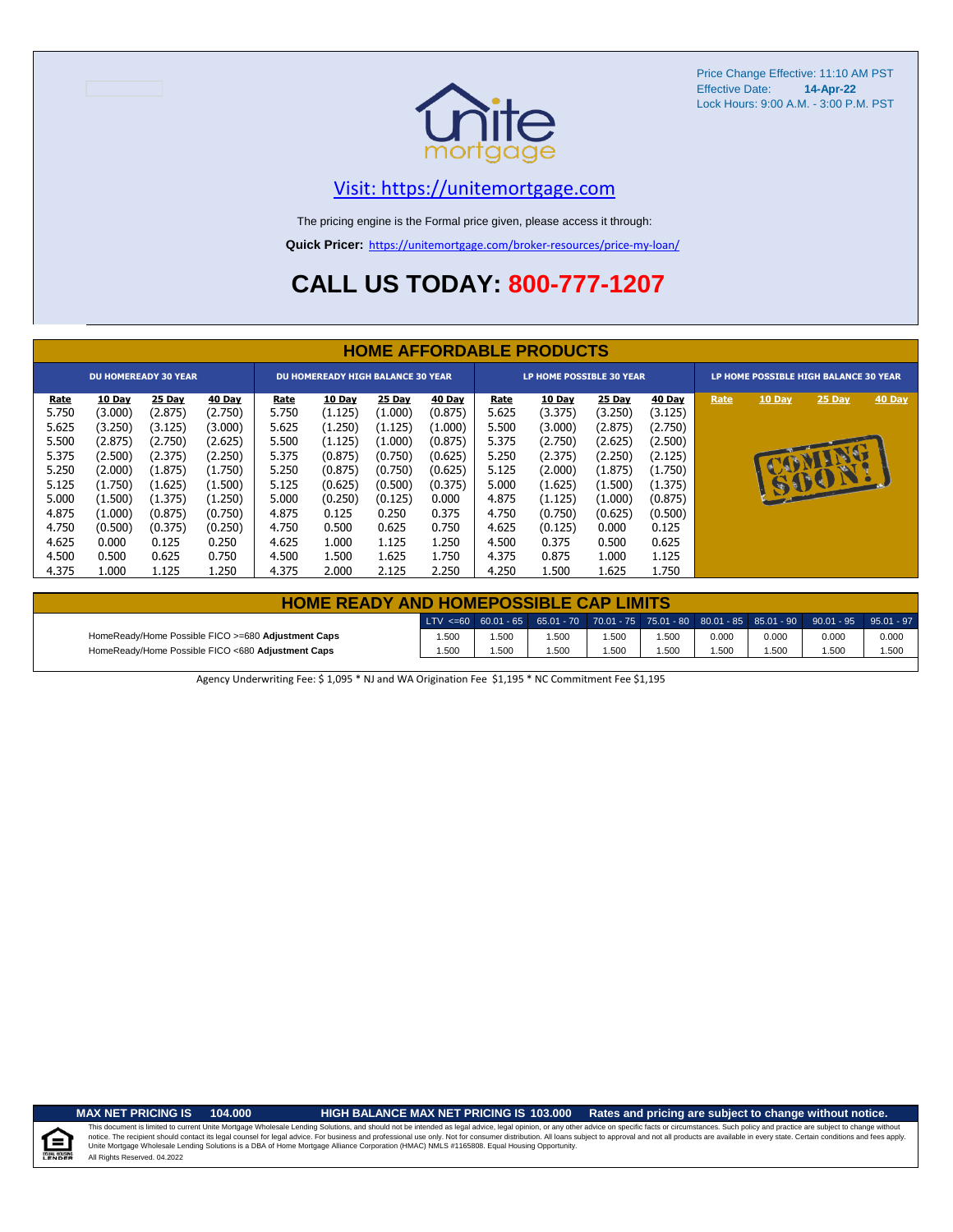

#### [V](https://unitemortgage.com/)isit: https://unitemortgage.com

The pricing engine is the Formal price given, please access it through:

**Quick Pricer:** [https://un](https://unitemortgage.com/broker-resources/price-my-loan/)itemortgage.com/broker-resources/price-my-loan/

## **CALL US TODAY: 800-777-1207**

|                                                    | <b>CONVENTIONAL PRICING ADJUSTMENTS</b>           |                                                                                        |              |                         |              |              |              |                    |              |                      |              |
|----------------------------------------------------|---------------------------------------------------|----------------------------------------------------------------------------------------|--------------|-------------------------|--------------|--------------|--------------|--------------------|--------------|----------------------|--------------|
| Credit Score / LTV                                 |                                                   | Loan Terms > 15 years                                                                  | $LTV \le 60$ | $60.01 - 70$            | $70.01 - 75$ | $75.01 - 80$ | $80.01 - 85$ | $85.01 - 90$       | $90.01 - 95$ | $95.01 - 97$         | >97.00%      |
| $740+$                                             |                                                   |                                                                                        | 0.000        | 0.250                   | 0.250        | 0.500        | 0.250        | 0.250              | 0.250        | 0.750                | 0.750        |
| 720 - 739                                          |                                                   |                                                                                        | 0.000        | 0.250                   | 0.500        | 0.750        | 0.500        | 0.500              | 0.500        | 1.000                | 1.000        |
| 700 - 719                                          |                                                   |                                                                                        | 0.000        | 0.500                   | 1.000        | 1.250        | 1.000        | 1.000              | 1.000        | 1.500                | 1.500        |
| 680 - 699                                          |                                                   |                                                                                        | 0.000        | 0.500                   | 1.250        | 1.750        | 1.500        | 1.250              | 1.250        | 1.500                | 1.500        |
| 660 - 679                                          |                                                   | 0.000                                                                                  | 1.000        | 2.250                   | 2.750        | 2.750        | 2.250        | 2.250              | 2.250        | 2.250                |              |
| 640 - 659                                          |                                                   |                                                                                        | 0.500        | 1.250                   | 2.750        | 3.000        | 3.250        | 2.750              | 2.750        | 2.750                | 2.750        |
| 620-639                                            |                                                   |                                                                                        | 0.500        | 1.500                   | 3.000        | 3.000        | 3.250        | 3.250              | 3.250        | 3.500                | 3.500        |
|                                                    |                                                   | Cash Out (Ex. Student Loan Only) All Loan Terms. Cumulative with above adjust.         | LTV < 60     | $60.01 - 70$            | $70.01 - 75$ | $75.01 - 80$ |              |                    |              |                      |              |
| $740+$                                             |                                                   |                                                                                        | 0.375        | 0.625                   | 0.625        | 0.875        |              |                    |              |                      |              |
| 720 - 739                                          |                                                   |                                                                                        | 0.375        | 1.000                   | 1.000        | 1.125        |              |                    |              |                      |              |
| 700 - 719                                          |                                                   |                                                                                        | 0.375        | 1.000                   | 1.000        | 1.125        |              |                    |              |                      |              |
| 680 - 699                                          |                                                   |                                                                                        | 0.375        | 1.125                   | 1.125        | 1.750        |              |                    |              |                      |              |
| 660 - 679                                          |                                                   |                                                                                        | 0.625        | 1.125                   | 1.125        | 1.875        |              |                    |              |                      |              |
| 640 - 659                                          |                                                   |                                                                                        | 0.625        | 1.625                   | 1.625        | 2.625        |              |                    |              |                      |              |
| 620 - 639                                          |                                                   |                                                                                        | 0.625        | 1.625                   | 1.625        | 3.125        |              |                    |              |                      |              |
| <b>Other Price Adjustments</b>                     | All Loan Terms                                    | Cumulative with above adjustments                                                      | $LTV < =60$  | $60.01 - 65$            | $65.01 - 70$ | $70.01 - 75$ | $75.01 - 80$ | $80.01 - 85$       | $85.01 - 90$ | $90.01 - 95$         | $95.01 - 97$ |
|                                                    | High Balance Purchase and R/T Refinance           |                                                                                        | 0.500        | 0.750                   | 0.750        | 0.750        | 1.000        | 1.000              | 1.000        | 1.000                | 1.000        |
|                                                    | High Balance Cash-Out Refinance                   |                                                                                        | 1.250        | 1.500                   | 1.500        | 1.500        | 1.750        | <b>NA</b>          | <b>NA</b>    | <b>NA</b>            | <b>NA</b>    |
|                                                    | High Balance ARMs (Adjustment Based on CLTV)      |                                                                                        | 0.750        | 0.750                   | 0.750        | 0.750        | 1.500        | 1.500              | 1.500        | 1.750                | 1.750        |
| <b>ARMs</b>                                        |                                                   |                                                                                        | 0.000        | 0.000                   | 0.000        | 0.000        | 0.000        | 0.000              | 0.000        | 0.250                | <b>NA</b>    |
| HomeReady/Home Possible FICO >=680 Adjustment Caps |                                                   |                                                                                        |              | 1.500                   | 1.500        | 1.500        | 1.500        | 0.000              | 0.000        | 0.000                | 0.000        |
|                                                    | HomeReady/Home Possible FICO <680 Adjustment Caps |                                                                                        | 1.500        | 1.500                   | 1.500        | 1.500        | 1.500        | 1.500              | 1.500        | 1.500                | 1.500        |
| <b>Investment Properties</b>                       |                                                   |                                                                                        | 2.125        | 2.125                   | 2.125        | 2.125        | 3.375        | 4.125              | <b>NA</b>    | <b>NA</b>            | <b>NA</b>    |
| Second Home                                        |                                                   |                                                                                        | 1.125        | 1.625                   | 1.625        | 2.125        | 3.375        | 4.125              | 4.125        | 4.125                | 4.125        |
| Manufactured home                                  |                                                   |                                                                                        | 0.500        | 0.500                   | 0.500        | 0.500        | 0.500        | 0.500              | 0.500        | 0.500                | 0.500        |
|                                                    |                                                   | 2-4 Unit Properties (3-4 unit max LTV is 75% (DU) and 80% (LP))                        | 1.000        | 1.000                   | 1.000        | 1.000        | 1.000        | 1.000              | NA.          | NA                   | NA           |
|                                                    |                                                   | Condos - Loan Terms > 15Y (does not apply to Detached building types)                  | 0.000        | 0.000                   | 0.000        | 0.000        | 0.750        | 0.750              | 0.750        | 0.750                | 0.750        |
|                                                    |                                                   | Escrow Waiver (LTV >80% not available in NM, LTV >90% does not apply to HB Nationwide) | 0.000        | 0.000                   | 0.000        | 0.000        | 0.000        | 0.000              | 0.000        | 0.000                | <b>NA</b>    |
|                                                    | UW Waiver Fee (ALL LTV) - based on loan size      |                                                                                        |              |                         |              |              |              |                    |              |                      |              |
|                                                    |                                                   |                                                                                        |              |                         |              |              |              |                    |              |                      |              |
|                                                    |                                                   | <b>ALL SUBORDINATE FINANCING</b>                                                       |              |                         |              | .375%        |              |                    |              |                      |              |
|                                                    | <b>LTV Range</b>                                  | <b>CLTV Range</b>                                                                      |              | Credit Score < 720      |              |              |              | Credit Score > 720 |              |                      |              |
|                                                    | $\leq 65.00\%$                                    | $80.01\% - 95.00\%$                                                                    |              | 0.500                   |              |              |              | 0.250              |              |                      |              |
|                                                    | 65.01% - 75.00%                                   | $80.01\% - 95.00\%$                                                                    |              | 0.750                   |              |              |              | 0.500              |              |                      |              |
|                                                    | 75.01% - 95.00%                                   | $90.01\% - 95.00\%$                                                                    |              | 1.000                   |              |              |              | 0.750              |              |                      |              |
|                                                    | 75.01% - 90.00%                                   | 76.01% - 90.00%                                                                        |              | 1.000                   |              |              |              | 0.750              |              |                      |              |
|                                                    | ≤ 95.00%<br>95.01% - 97.00%                       |                                                                                        |              |                         |              |              |              | 1.500              |              |                      |              |
|                                                    |                                                   |                                                                                        |              |                         |              |              |              |                    |              |                      |              |
| <b>LOCK EXTENSIONS - RELOCKS - OTHER CHANGES</b>   |                                                   |                                                                                        |              |                         |              |              |              |                    |              |                      |              |
|                                                    |                                                   |                                                                                        |              | <b>Lock Extensions:</b> |              |              |              |                    |              |                      |              |
| 1-4 days                                           | .03/day                                           |                                                                                        |              |                         |              |              |              |                    |              |                      |              |
| 5 days                                             | 0.125                                             |                                                                                        |              |                         |              |              |              |                    |              | 10 Day Lock Expires: | 04/24/22     |
| 7 days                                             |                                                   | 0.187                                                                                  |              |                         |              |              |              |                    |              | 25 Day Lock Expires: | 05/09/22     |
| 10 days                                            |                                                   | 0.250                                                                                  |              |                         |              |              |              |                    |              | 40 Day Lock Expires: | 05/24/22     |
| 15 days                                            |                                                   | 0.375                                                                                  |              |                         |              |              |              |                    |              |                      |              |

**Relocks: Other Changes:**

Loan Program *plus* Worse Case if moving into different delivery type

Rate Change Not subject to worse case pricing

Locks expiring on a non business day are good through the following business day.

Agency Underwriting Fee: \$ 1,095 \* NJ and WA Origination Fee \$1,195 \* NC Commitment Fee \$1,195

| i | NDE |  |
|---|-----|--|
|   |     |  |

**MAX NET PRICING IS 104.000 Rates and prices are subject to change without notice.** 25/30 YR.: 2.960% 1 YR Libor: 0.360%

APOR: 15/20 YR.: 2.500% 1 YR CMT: 0.120%

All Rights Reserved. 04.2022 This document is limited to current Unite Mortgage Wholesale Lending Solutions, and should not be intended as legal advice, legal opinion, or any other advice on specific facts or circumstances. Such policy and practice ar